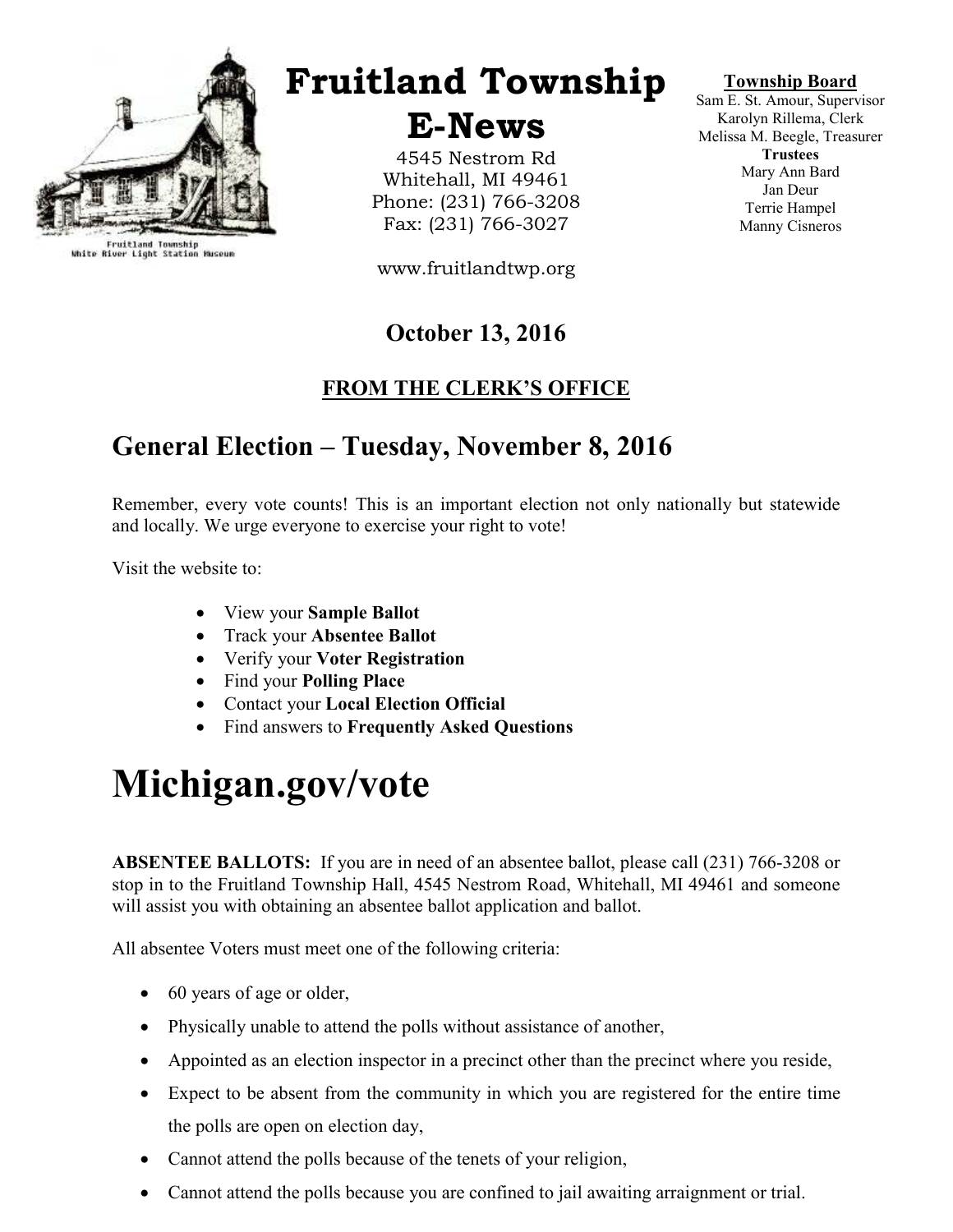REMINDER: The Clerk's office will be open on Saturday, November 5, 2016 from 10:00 am to 2:00 pm for the sole purpose of issuing absentee ballots only.

Emergency absentee ballots will still be available on Monday, November 7, 2016, however the ballot **MUST** be voted in the office at that time. By law, absentee ballots are not allowed to leave the office the day before the election.

#### OCTOBER TOWNSHIP MEETINGS

October 17, 5:00 p.m. – Township Board

#### MUSKEGON COUNTY FREE RECYCLING EVENT

On Saturday, October 15, 2016 Muskegon County will have a free recycling event. Please see the next page for the flyer detailing information.